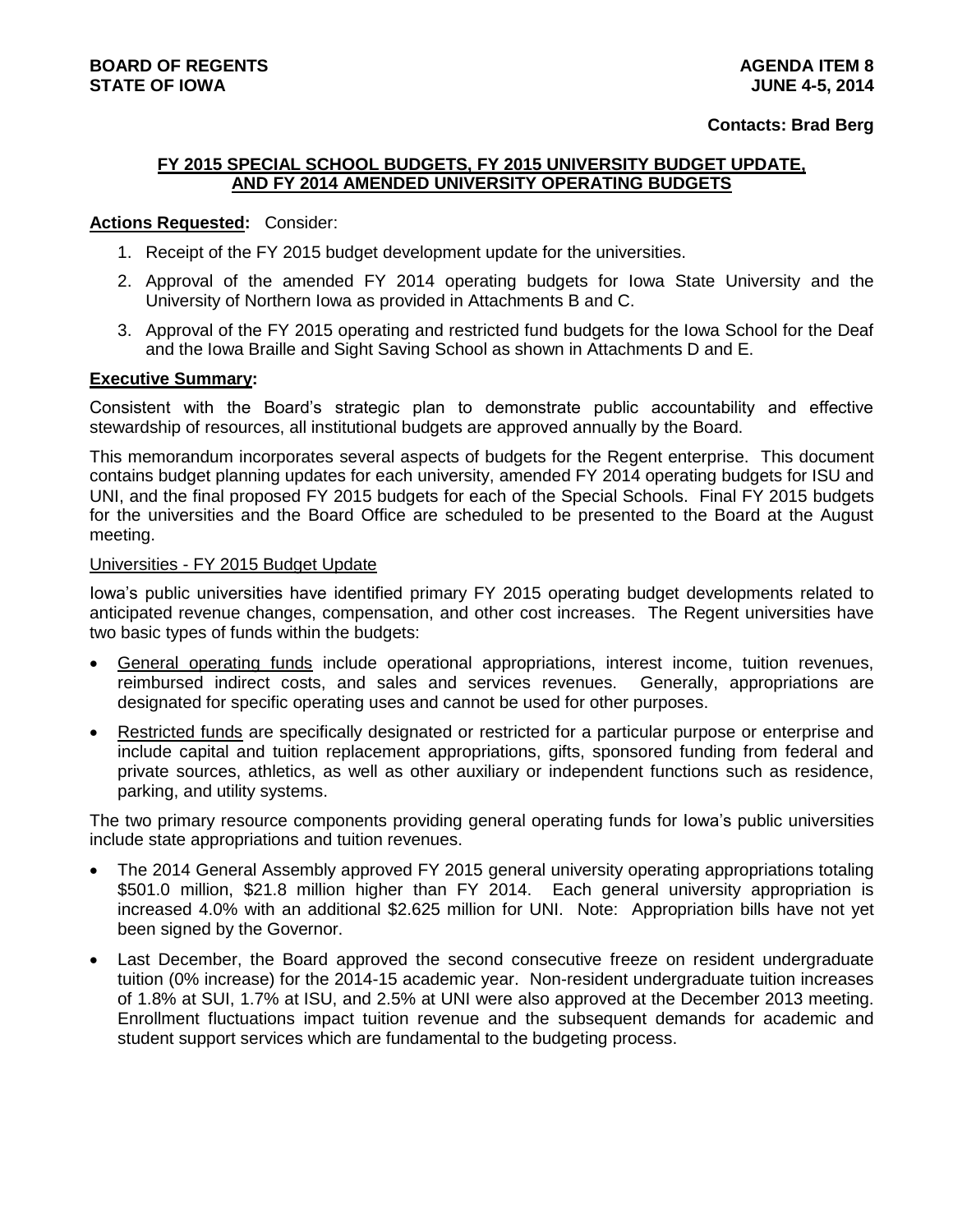Salary and related costs comprise approximately 70% of the operating expenses and are one of the highest priorities for budget planning. The universities will adhere to the FY 2015 salary policies as considered by the Board in Agenda Item 7. The Board of Regents employs approximately 6,900 university employees in the Regent Merit System. Of this total, approximately 6,500 are in AFSCME bargaining units with the remainder being supervisory or confidential employees. The statewide collective bargaining agreement with AFSCME provides for no increase on July 1, 2014. However, eligible employees (those not at the maximum of their pay grade) will receive a 4.5% step increase on their eligibility dates throughout the year.

The attachments contain budget planning information related to salaries and other essential or unavoidable cost increases specific to each university.

The university FY 2015 restricted fund budgets will include the final year of capital funding previously approved by the General Assembly for the following capital projects.

| • SUI – Dental Science Building Renovation               | $$8.00$ million |
|----------------------------------------------------------|-----------------|
| • ISU - Agricultural and Biosystems Engineering Building | \$18.60 million |

• UNI – Bartlett Hall Renovation **\$ 1.95 million** 

In addition, the 2014 General Assembly approved first-year funding of \$2 million each for SUI's Pharmacy Building, ISU's Biosciences Facilities, and UNI's Schindler Education Center. The restricted budgets will also include an approximate \$29.7 million tuition replacement appropriation to be allocated among the three Regent universities and \$3.0 million from the Regent Innovation Fund to support economic development initiatives to be split 35/35/30 among SUI, ISU, and UNI respectively.

### University FY 2014 Budget Amendments

Board policy requires approval of increases to the general operating budgets. Proposed FY 2014 operating budget increases for ISU and UNI are contained in Attachments B and C respectively.

## Special Schools – FY 2015 Budgets

The Board is asked to consider approval of the FY 2015 budgets for the Iowa School for the Deaf (ISD), and the Iowa Braille and Sight Saving School (IBSSS) as provided in Attachments D and E. Pending the Governor's signature, each of the special schools will receive a 4% increase in state operating funding for FY 2015.

FY 2015 Special School Budgets

|       | Operating                             | Restricted | Total     |
|-------|---------------------------------------|------------|-----------|
| ISD   | \$10,398,918 \$1,000,526 \$11,399,444 |            |           |
| IBSSS | 8.628.077                             | 338.680    | 8,966,757 |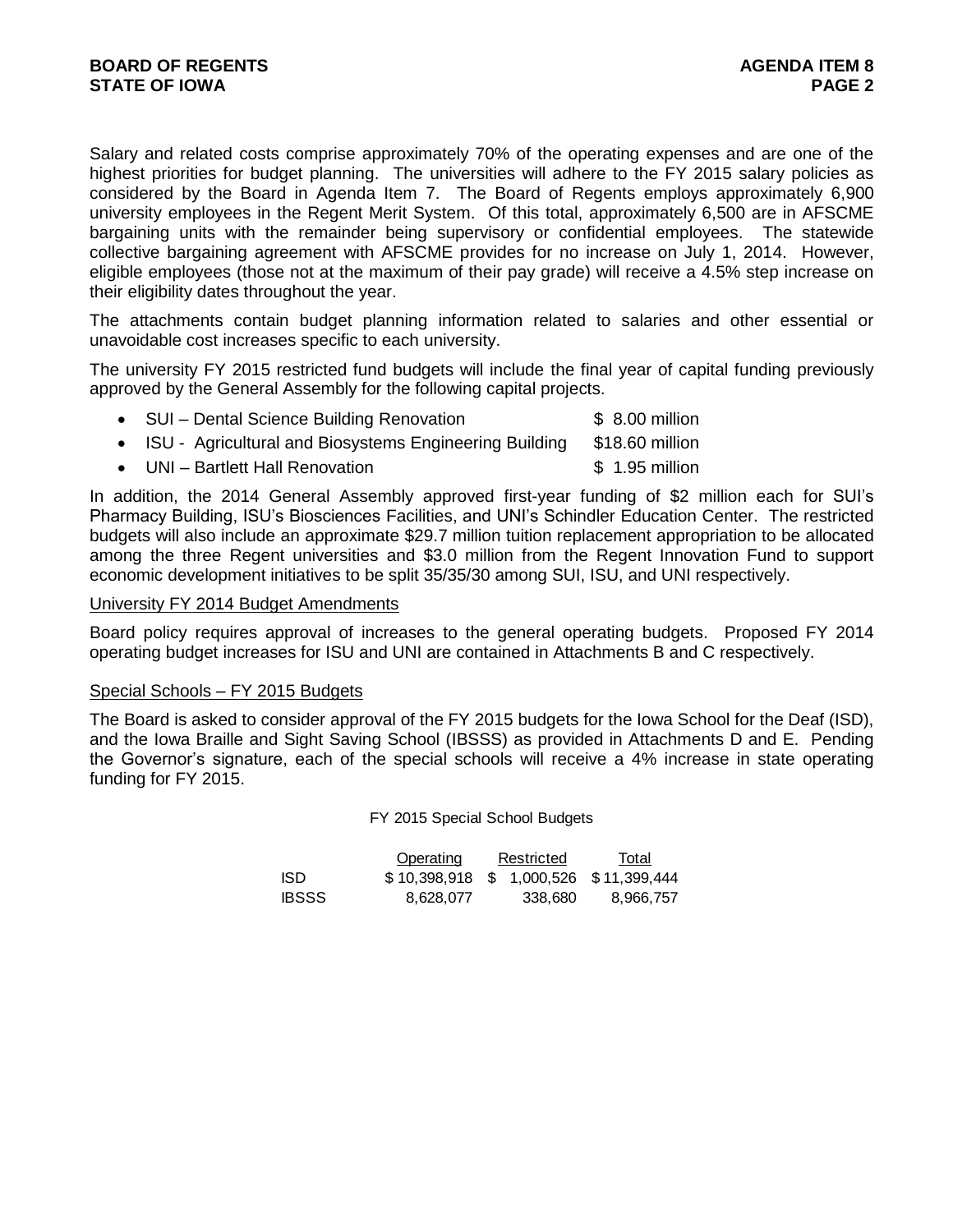# **BOARD OF REGENTS AGENUS AGENUS STATE OF IOWA** AND **ATTACHMENT A**

# **UNIVERSITY OF IOWA**

### SUI – FY 2015 Budget Update

The FY 2015 General Education Fund (GEF) budget is being developed based on the most current information available regarding revenue projections and an expenditure plan guided by the University's strategic plan - Renewing the Iowa Promise: "Great Opportunities - Bold Expectations". The plan identifies four complementary areas of investment: Student Success, Knowledge and Practice, New Frontiers in the Arts, and Better Futures for Iowans.

Pending the Governor's signature, the general university's FY 2015 state operating appropriation of \$230.9 million is \$8.9 million higher (4.0% increase) than FY 2014. The legislature also appropriated one-time incremental funding of \$1.2 million for the Iowa Flood Center for soil and groundwater monitoring. All other special purpose operating appropriations for FY 2015 were flat-funded when compared to FY 2014.

In December 2013, the Board froze tuition (0% increase) for FY 2015 for undergraduate resident students and approved a 1.8% increase for nonresident undergraduates and for most graduate and professional students (College of Law's Juris Doctor tuition was reduced by 16.4%). The University anticipates an incoming freshman class larger than Fall 2013 and projects increased first year enrollments in the College of Law and a higher number of Iowa resident students. Graduate student enrollment is expected to remain lower than previous years. The University projects \$9.8 million in additional FY 2015 tuition revenue when compared to the FY 2014 budget.

The University currently projects FY 2015 indirect cost recoveries to decline approximately \$1.7 million when compared to the FY 2014 budget, primarily due to the federal budget sequestration and its impact on federal research funding. Interest income is also expected to be \$0.3 million less than the FY 2014 budget.

Budget preparation includes the proposed salary policies as included in Agenda Item 7. Funds equal to 2.0% of recurring faculty and non-bargained P&S staff salaries plus projected fringe benefit costs are expected to be allocated to General Education Fund supported budgetary units. The overall average salary increase within each college, vice presidential unit, or other major administrative unit will be between 2.0% and 3.0%. All individual increases will be based upon performance, competitive market factors, and equity issues. In addition, the University will hire additional tenure track faculty in areas of demand and within the cluster hiring program in FY 2015.

The University will implement the terms of the AFSCME, COGS (graduate assistants), and SEIU (health care workers at UIHC) collective bargaining agreements. The General Education Fund portion of the bargained salary cost increases for AFSCME and COGS employees is estimated at \$1.2 million. The cost increase includes annualization from the previous year and current year contract costs.

The University completed negotiations with the Federal Department of Health and Human Services in April 2014 which established the FY 2015 fringe benefit rates. The rates are applied to salaries as they are paid to fund the employer's share of fringe benefit costs. Annual changes in approved fringe rates are attributable to cumulative historic costs of benefits, salary changes in each benefit pool, and University-driven cost savings measures. For FY 2015, a total decrease in fringe benefit rates on the existing General Education Fund base will be \$2.1 million.

The projected incremental cost of new or reassigned GEF-supported buildings for FY 2015 is expected to be \$1.9 million. This includes utilities, custodial services, information technology, and maintenance. Also, the University will continue to support financial aid with inflation adjustments for cost of attendance, enrollment growth, graduate assistants scholarships, and greater eligibility in award programs.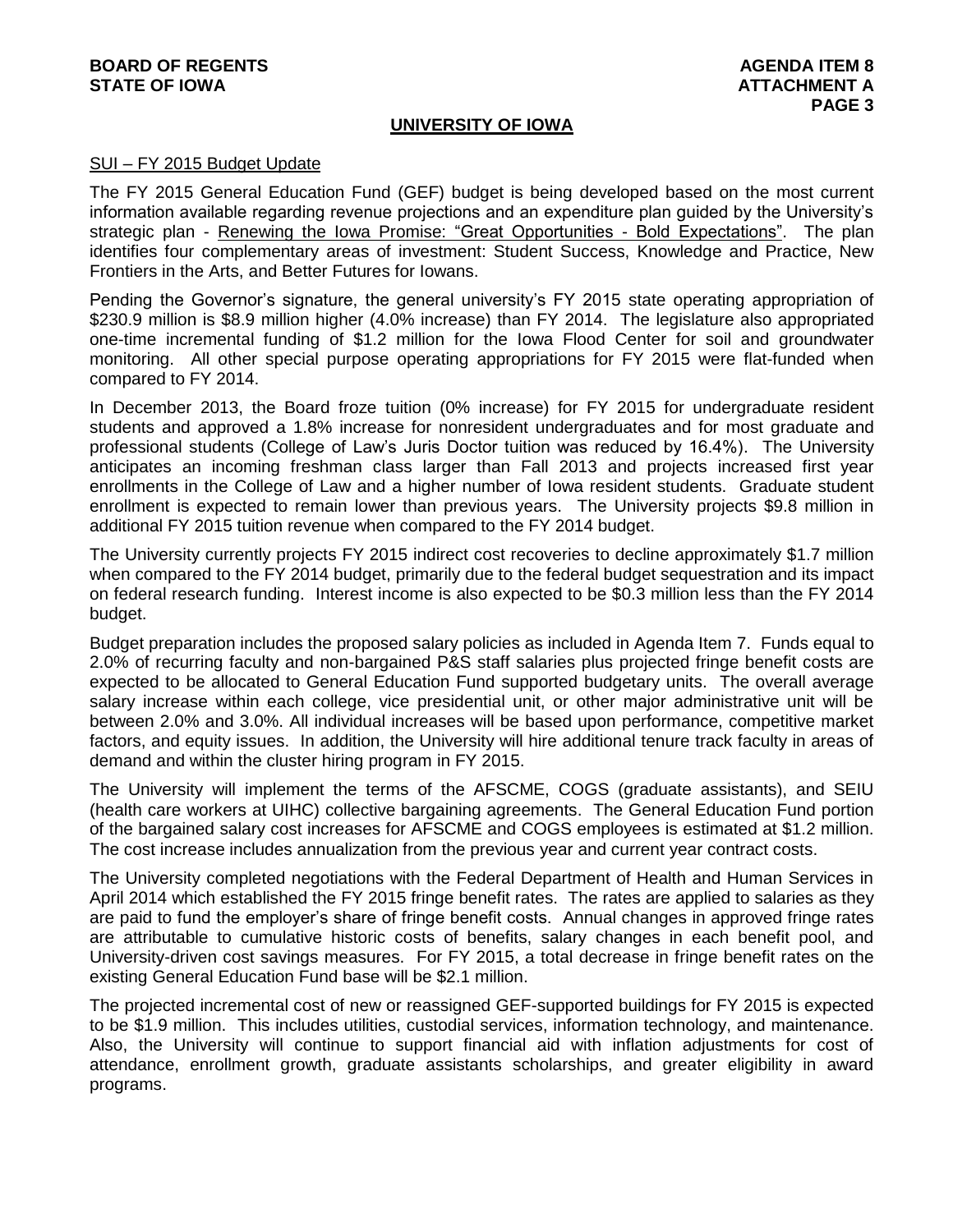# **IOWA STATE UNIVERSITY**

#### ISU FY 2015 Budget Update

Iowa State University's strategic plan, Meeting the Challenges of the 21<sup>st</sup> Century, is closely aligned with its land grant mission. Budget planning and development are grounded on the principles of educating and serving students; innovating and discovering through research; and extending ISU's impact beyond campus to improve the lives and livelihoods of Iowans.

Pending the Governor's signature, the general university's FY 2015 state operating appropriation of \$180.9 million is \$7.0 million higher (4% increase) than FY 2014. Appropriated changes in funding for special purpose units include an incremental \$1.8 million for ISU's Agriculture Experiment Station, \$0.24 million for the Veterinary Diagnostic Laboratory, and a \$0.175 million reduction to the Nutrient Management Center established in FY 2014. All other existing special purpose units were flat-funded compared to FY 2014.

In December 2013, the Board froze tuition (0% increase) for FY 2015 for undergraduate resident students and approved a 1.74% increase for nonresident undergraduates. Increases of 1.81% for graduate resident student tuition and 3.2% for graduate nonresidents were also approved. The University expects another record year for enrollment. The approved tuition rates and the most recent enrollment projections are expected to generate an additional \$26.2 million in tuition revenue when compared to the proposed FY 2014 amended budget on the following page.

The University expects indirect cost recoveries to decrease \$1.3 million in FY 2015 from a reduction in recovery rates. Other revenue sources, including interest income, are projected to decrease slightly.

Budget preparation includes the proposed salary policies as included in Agenda Item 7. For FY 2015, the minimum salary increase for faculty and P&S staff with satisfactory performance is 1.0%. The P&S pay matrix is proposed to increase 1.25% at the minimums and maximums for each pay grade.

The University expects the incremental cost to the General University of the AFSCME contract for merit staff, including supervisory and confidential employees, to be \$1.0 million in FY 2015. This cost estimate includes the annualization of the step increases occurring in FY 2014 and an estimated 8% increase in the cost of medical and dental benefits.

Other unavoidable cost increases (estimated at \$2.5 million) include library acquisition inflation, opening new buildings, utility rate increases, city bus and fire protection services, and insurance. The University will begin operating the new Sukup and Elings Halls (two buildings in the Ag & Biosystems Engineering Complex) during FY 2015.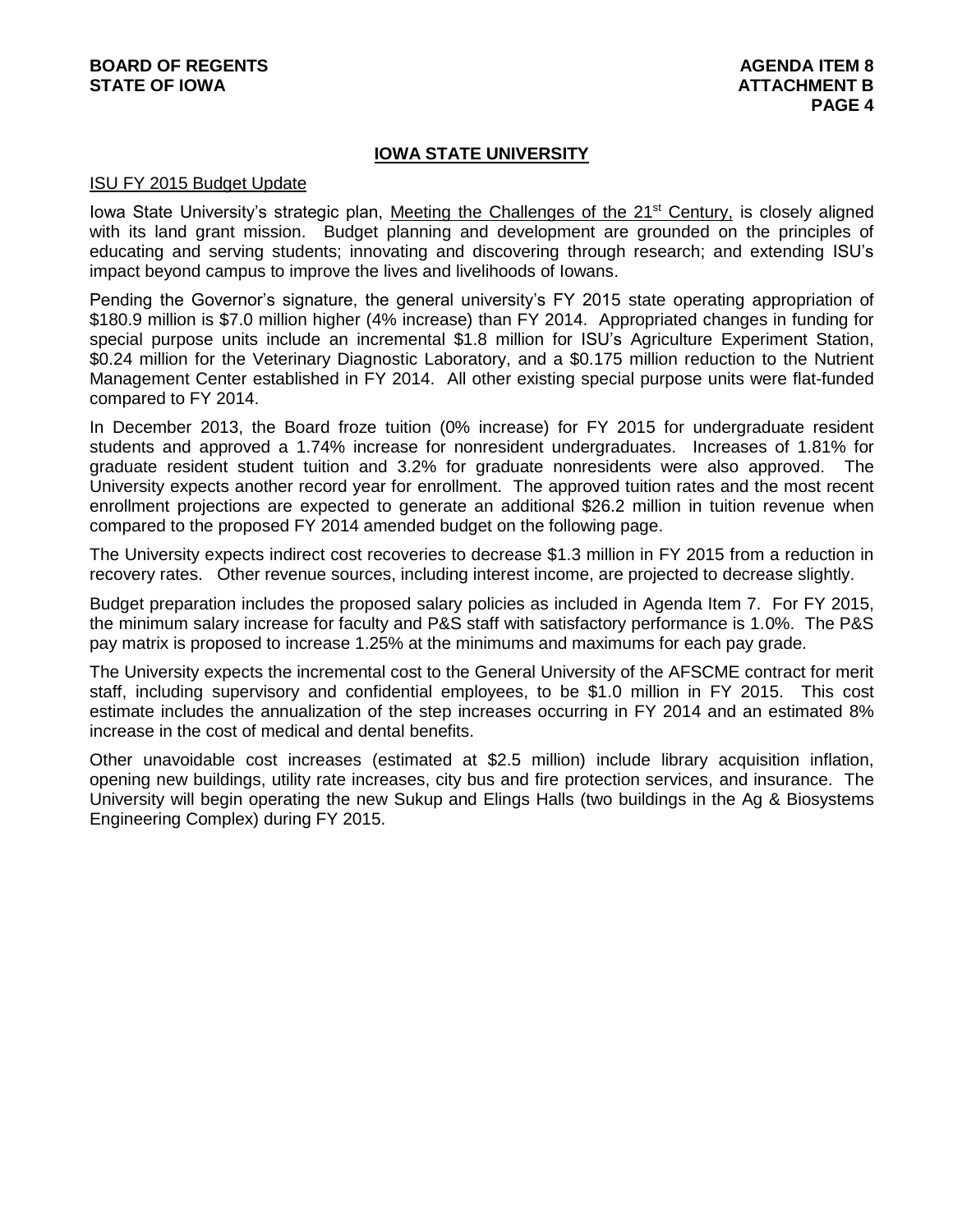## ISU FY 2014 Amended Operating Budget

Iowa State University's proposed amended FY 2014 budget for the General University is provided below.

Tuition revenues are higher than originally budgeted with another year of record enrollment for FY 2014. Indirect cost revenues, interest income, and other revenues are also forecasted to exceed the current budget.

Higher enrollments will result in additional spending on financial aid, faculty, and hourly employees to meet the demand. Supplies/Services have also been adjusted to more accurately reflect current yearend projections.

|                               | <b>GENERAL UNIVERSITY</b> |                    |                       |  |  |  |  |
|-------------------------------|---------------------------|--------------------|-----------------------|--|--|--|--|
|                               | <b>Current Budget</b>     | <b>Adjustments</b> | <b>Amended Budget</b> |  |  |  |  |
| <b>REVENUES</b>               |                           |                    |                       |  |  |  |  |
| <b>General Appropriations</b> | 173,986,353               |                    | 173,986,353           |  |  |  |  |
| Interest                      | 2,500,000                 | 250,000            | 2,750,000             |  |  |  |  |
| <b>Tuition and Fees</b>       | 344,539,000               | 9,900,000          | 354,439,000           |  |  |  |  |
| Reimb. Indirect Costs         | 16,790,600                | 2,600,000          | 19,390,600            |  |  |  |  |
| Other Income                  | 1,350,000                 | 200,000            | 1,550,000             |  |  |  |  |
| <b>TOTAL REVENUES</b>         | 539, 165, 953             | 12,950,000         | 552, 115, 953         |  |  |  |  |
| <b>EXPENDITURES</b>           |                           |                    |                       |  |  |  |  |
| Fac. & Inst. Off. Salaries    | 202,000,000               | 3,725,000          | 205,725,000           |  |  |  |  |
| Prof.& Sci. Staff Salaries    | 98,300,000                |                    | 98,300,000            |  |  |  |  |
| General Service Staff Sal.    | 41.600.000                |                    | 41,600,000            |  |  |  |  |
| Hourly Wages                  | 4,600,000                 | 3,800,000          | 8,400,000             |  |  |  |  |
| Subtotal - Salaries           | 346,500,000               | 7,525,000          | 354,025,000           |  |  |  |  |
| Supplies and Services         | 43,413,553                | 4,425,000          | 47,838,553            |  |  |  |  |
| <b>Library Acquisitions</b>   | 11,000,000                |                    | 11,000,000            |  |  |  |  |
| Rentals                       | 1,600,000                 |                    | 1,600,000             |  |  |  |  |
| <b>Utilities</b>              | 29,000,000                |                    | 29,000,000            |  |  |  |  |
| Bldg. Repairs                 | 20,100,000                |                    | 20,100,000            |  |  |  |  |
| Auditor of State Reimb.       | 552,400                   |                    | 552,400               |  |  |  |  |
| Equipment                     | 4,000,000                 |                    | 4,000,000             |  |  |  |  |
| Aid to Individuals            | 83,000,000                | 1,000,000          | 84,000,000            |  |  |  |  |
| TOTAL EXPENDITURES            | 539, 165, 953             | 12,950,000         | 552,115,953           |  |  |  |  |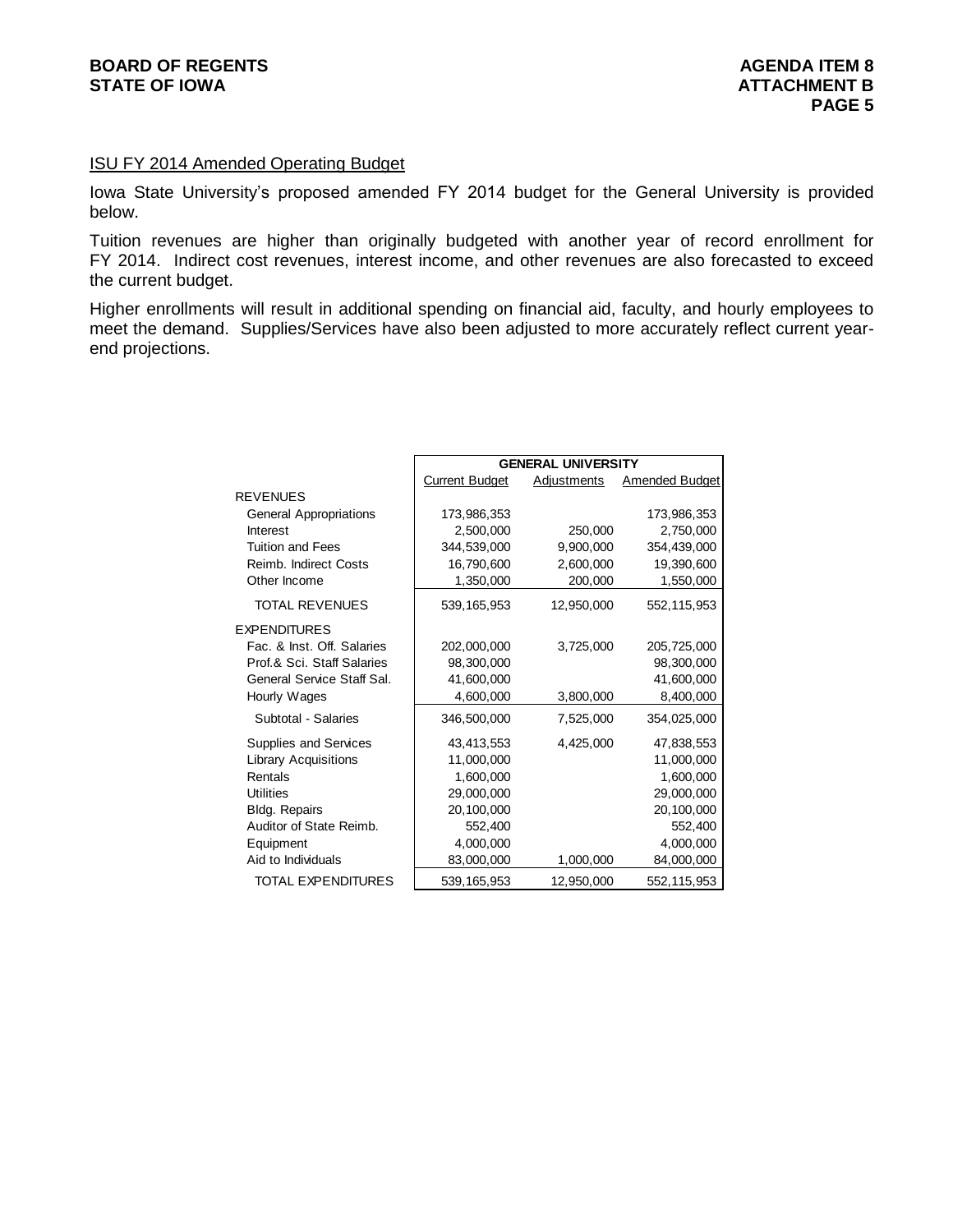# **UNIVERSITY OF NORTHERN IOWA**

## UNI FY 2015 Budget Update

Operational budget decisions are made with a strong focus on University goals and priorities as identified in the strategic plan: Leadership and Innovation for the Future: Transforming Opportunities into Reality. UNI's primary goals are to provide a strong liberal arts foundation, provide a rigorous and relevant graduate education, lead the state and nation in pre K-12 education, create an inclusive environment, enhance economic development of the state, and ensure accountability, affordability, and access.

With more than one-half of UNI's operating revenues coming from state appropriations, the state budget reductions implemented during FY's 2009-2012 had a disproportionate negative impact on the University's operations. The Board's FY 2015 state funding request for UNI included a 4.0% increase to the FY 2014 appropriation plus making the \$10 million in one-time funds previously appropriated (see below) a permanent part of the base. The total FY 2015 appropriation request for the general university was approximately \$97.0 million.

Pending the Governor's signature, the general university's FY 2015 base state operating appropriation of \$89.2 million is \$6.0 million higher than the FY 2014 base amount. Also, the 2013 General Assembly appropriated a total of \$10 million in one-time funds available in FY 2014 and FY 2015. With \$6 million of this one-time appropriation budgeted for FY 2014, the remaining \$4 million will be included in the FY 2015 budget. In total, UNI's general university appropriations (base and one-time) for FY 2015 exceed FY 2014 amounts by \$3.95 million. Note: None of the one-time funds will be available for FY 2016.

| UNI - General University | FY 2014    | FY 2015    | Difference  |
|--------------------------|------------|------------|-------------|
| Appropriation-Base       | 83,222,819 | 89,176,732 | 5,953,913   |
| Appropriation-One Time   | 6,000,000  | 4,000,000  | (2,000,000) |
| Total                    | 89,222,819 | 93,176,732 | 3,953,913   |

In December 2013, the Board froze tuition (0% increase) for FY 2015 for undergraduate resident students and approved a 2.0% increase for resident graduate students. All nonresident tuition rates were increased 2.5%. Based on the projected enrollment and approved tuition rates, the University currently projects FY 2015 tuition revenue to be \$0.9 million more than current FY 2014 estimates.

All other revenue sources for FY 2015 (indirect cost recoveries, interest income, sales and services) are expected to remain flat compared to the amended FY 2014 budget provided on the following page.

University budget preparation includes the proposed salary policies which include the mandatory salary and related benefit increases for the faculty and merit employees. United Faculty salaries will increase 2.25% on July 1, 2014, and eligible AFSCME employees will receive a 4.5% step increase on their employment anniversary dates. Salary increases for non-bargained P&S staff will average 2.25%, comparable to the faculty increases. Health insurance costs are projected to increase by 7%. The total projected increase in salary, salary related benefits, and fringe costs are expected to increase \$3.5 million for FY 2015.

The University expects student financial aid for FY 2015 to remain relatively flat with FY 2014. Additional funding may be allocated to financial aid depending on actual Fall 2014 enrollment. Other cost adjustments for the general university in FY 2015 include the last reduction of a three-year plan to reduce university support for Athletics by a combined \$0.5 million and an increase in support for Iowa Public Radio.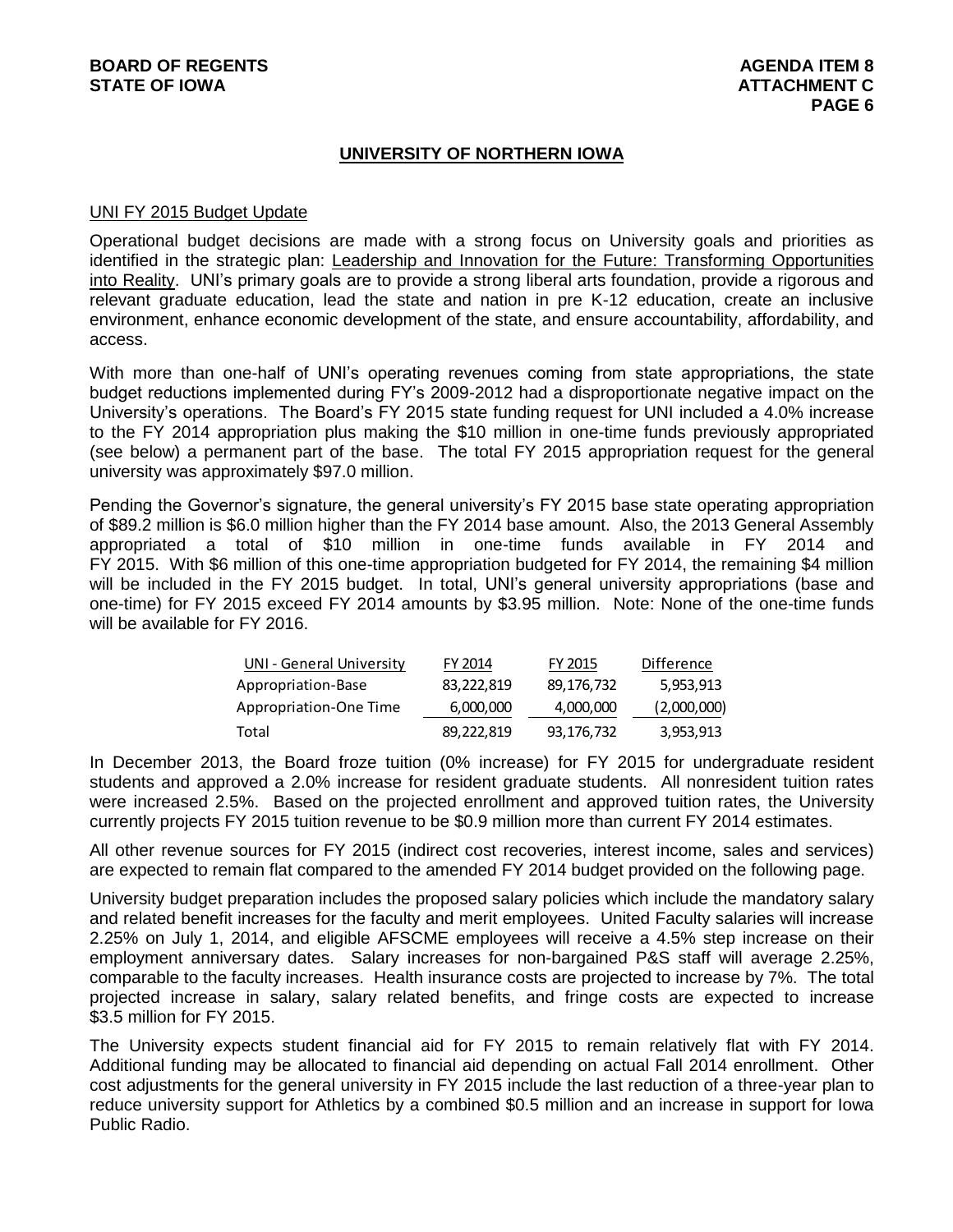# FY 2014 Amended Operating Budgets

The University of Northern Iowa's proposed amended FY 2014 budgets for the General University, Metal Casting, and MyEntrenet are provided below. Board policy requires Regent institutions receive Board approval for proposed increases in budget ceilings to the operating budgets.

## **General University**

Tuition revenue is projected to exceed the original budget due to higher than budgeted enrollment. The budget amendment also includes one-time advanced commitment funds earned in prior years and updated projections for interest income and sales/services. The additional revenues are being used to fund student recruitment strategies and student success initiatives.

## **Metal Casting & MyEntrenet**

The Metal Casting and MyEntrenet units have carryforward authority and the amended budgets include the budgeted expense of revenues received in prior years. Expense budget lines have been updated to reflect current projections.

|                               |                       | <b>GENERAL UNIVERSITY</b> |             | <b>METAL CASTING CENTER</b> |        |                                                                                                    | <b>MYENTRENET</b> |        |         |
|-------------------------------|-----------------------|---------------------------|-------------|-----------------------------|--------|----------------------------------------------------------------------------------------------------|-------------------|--------|---------|
|                               | <b>Current Budget</b> | Adjustments               |             |                             |        | Amended Budget Current Budget Adjustments Amended Budget Current Budget Adjustments Amended Budget |                   |        |         |
| <b>REVENUES</b>               |                       |                           |             |                             |        |                                                                                                    |                   |        |         |
| <b>General Appropriations</b> | 83,222,819            |                           | 83,222,819  | 57,453                      |        | 57,453                                                                                             | 273,389           |        | 273,389 |
| Appropriations-nonrecurring   | 6,000,000             |                           | 6,000,000   |                             |        |                                                                                                    |                   |        |         |
| Interest                      | 821.000               | (37,000)                  | 784.000     |                             |        |                                                                                                    |                   |        |         |
| <b>Tuition and Fees</b>       | 75,600,139            | 415,441                   | 76,015,580  |                             |        |                                                                                                    |                   |        |         |
| Reimb. Indirect Costs         | 1,316,649             |                           | 1,316,649   |                             |        |                                                                                                    |                   |        |         |
| Sales and Service             | 608,393               | (150, 241)                | 458,152     |                             |        |                                                                                                    |                   |        |         |
| Other Income/Adv Commitments  |                       | 1,561,499                 | 1,561,499   |                             | 15,791 | 15,791                                                                                             |                   | 26,373 | 26,373  |
| <b>TOTAL REVENUES</b>         | 167.569.000           | 1.789.699                 | 169,358,699 | 57,453                      | 15.791 | 73.244                                                                                             | 273.389           | 26,373 | 299,762 |
| <b>EXPENDITURES</b>           |                       |                           |             |                             |        |                                                                                                    |                   |        |         |
| Fac. & Inst. Off. Salaries    | 74,645,533            | (640, 448)                | 74,005,085  |                             |        |                                                                                                    |                   |        |         |
| Prof.& Sci. Staff Salaries    | 31,730,958            | 346,806                   | 32,077,764  | 25.863                      | 15.791 | 41,654                                                                                             | 219,146           |        | 219,146 |
| General Service Staff Sal.    | 25.721.728            | (10, 917)                 | 25.710.811  | 31,590                      |        | 31,590                                                                                             |                   |        |         |
| Hourly Wages                  | 1,738,770             | 109,158                   | 1,847,928   |                             |        |                                                                                                    | 14,500            |        | 14,500  |
| Subtotal - Salaries           | 133,836,989           | (195, 401)                | 133,641,588 | 57,453                      | 15,791 | 73,244                                                                                             | 233,646           |        | 233,646 |
| Supplies and Services         | 9,488,482             | 1,985,100                 | 11,473,582  |                             |        |                                                                                                    | 39,743            | 26,373 | 66,116  |
| <b>Library Acquisitions</b>   | 1,992,009             |                           | 1,992,009   |                             |        |                                                                                                    |                   |        |         |
| Rentals                       | 822.421               |                           | 822,421     |                             |        |                                                                                                    |                   |        |         |
| <b>Utilities</b>              | 5.618.466             |                           | 5,618,466   |                             |        |                                                                                                    |                   |        |         |
| Bldg. Repairs                 | 1,400,000             |                           | 1,400,000   |                             |        |                                                                                                    |                   |        |         |
| Auditor of State Reimb.       | 272.150               |                           | 272,150     |                             |        |                                                                                                    |                   |        |         |
| Equipment                     | 446.467               |                           | 446.467     |                             |        |                                                                                                    |                   |        |         |
| Aid to Individuals            | 13,692,016            |                           | 13,692,016  |                             |        |                                                                                                    |                   |        |         |
| <b>TOTAL EXPENDITURES</b>     | 167,569,000           | 1,789,699                 | 169,358,699 | 57,453                      | 15,791 | 73,244                                                                                             | 273,389           | 26,373 | 299,762 |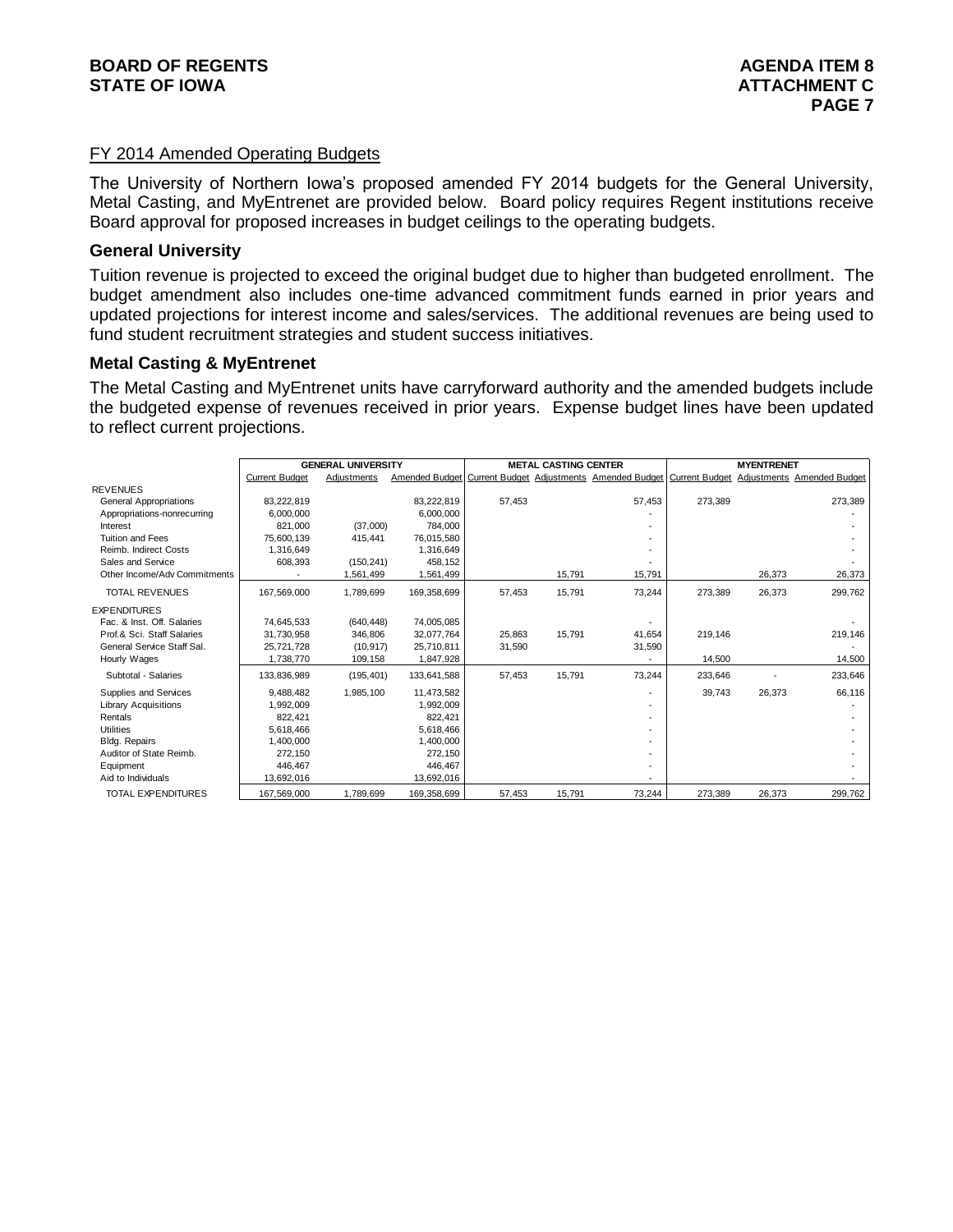# **IOWA SCHOOL FOR THE DEAF**

The proposed FY 2015 operating and restricted fund budgets for the Iowa School for the Deaf total \$11.4 million and are provided at the bottom of the following page.

# ISD FY 2015 General Operating Budget

The Iowa School for the Deaf offers educational programs in compliance with federal and state laws to provide free and appropriate public education for deaf and hard of hearing children and youths. Each child's Individual Education Program (IEP) is designed to develop the student's educational potential. The primary mission is to provide quality programs for students, enabling them to leave ISD with optimal academic, vocational, interpersonal and independent living skills. Budget development ties directly to the strategic plan and more specifically to the following Key Result Areas:

- Meet or exceed state academic standards in reading and math
- Identify and adopt additional tools/strategies to motivate
- Demonstrate that student outcomes assessment enhances teaching
- Demonstrate efficient and productive use of resources

The following educational programs are included in the FY 2015 operating budget:

- On-Campus The primary on-campus educational program provides academic and vocational programming for 106 deaf and hard of hearing children from early childhood through high school graduation. The educational programming options must be comprehensive enough to meet each child's educational requirements as specified in the IEP, which is written for each student in conjunction with the parents and the School.
- 4Plus Program This School–to–Work Transition Program involves students in grades eleven to 4-PLUS (18-21 yrs old). Students are involved in a systematic and developmental program designed to introduce them to on-the-job training in an area of career interest within the community.
- Reverse Mainstream The program permits non-disabled peers to receive classroom instruction with deaf and hard of hearing students on the ISD campus and will serve approximately 10 students and families during FY 2015. Programming options include preschool classes for toddlers of deaf or hard of hearing parents or siblings, and academic and vocational classes at the Middle and High School levels.
- Parent/Infant Program– The Parent/Infant Program is a collaborative effort with the Green Hills AEA and offers year-round early childhood special education programming support to deaf and hard of hearing infants and toddlers, and their families. Each family's educational program is determined by their Individual Family Service Plan. It is estimated that this program will serve 45 families during FY 2015. The Program includes on-campus parent/infant instruction and home visits by professionals which gives parents an opportunity to see home-based instruction occurring with their child and gives staff an opportunity to review parent/infant educational interaction.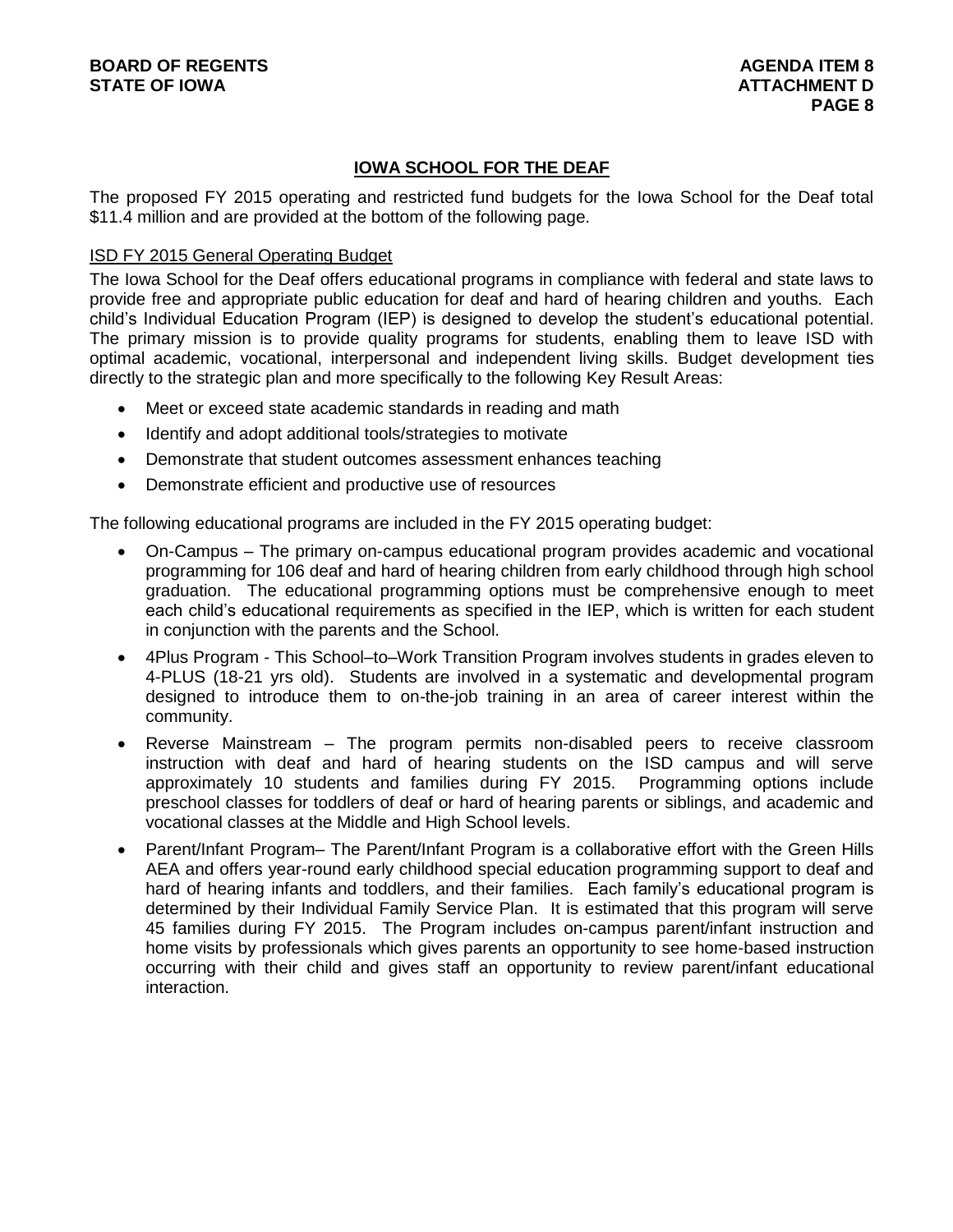The 2014 General Assembly appropriated a 4% increase (approximately \$361,000) in state operating funding for FY 2015 resulting in a similar increase in the total budget when compared to FY 2014.

## IOWA SCHOOL FOR THE DEAF - BUDGET COMPARISON

|            | FY 2014       | FY 2015                   | FY14 to FY15 |
|------------|---------------|---------------------------|--------------|
|            | <b>Budget</b> | Proposed                  | % Change     |
| Operating  | \$9.977.687   | \$10,398,918              | 4.2%         |
| Restricted | 906,038       | 1,000,526                 | 10.4%        |
| Total      |               | \$10,883,725 \$11,399,444 | 4.7%         |

The FY 2015 budget incorporates the proposed salary policies as described in Agenda Item 7 and includes mandatory cost increases from the negotiated collective bargaining agreement (AFSCME), Total salary and benefit costs are expected to decrease 2.5% from FY 2014 largely from reduced insurance costs from the switch to ISU's health/dental plans from the State plans and also from several retirements.

Teachers, guidance counselors, and registered nurses at ISD are included in the statewide education unit. This unit which also includes employees in state classifications was organized by AFSCME earlier this year. Negotiations are in the initial stages for the first collective bargaining agreement for this unit. Salaries policies and related matrices will be subject to the outcome of these negotiations.

#### ISD FY 2015 Restricted Budget

As reflected in the above table, the FY 2015 restricted budget is 10% higher than FY 2014. The restricted fund budget increase is from additional federal grant monies to support a Federal Hearing Impaired Consultant.

Revenue generated from students attending ISD from Nebraska is included in the restricted funds and is segregated from ISD's general fund appropriation. The FY 2015 budget anticipates 8 students attending from Nebraska. A portion of the Nebraska revenue will continue to provide for staffing expenses.

| FY 2015 IOWA SCHOOL FOR THE DEAF PROPOSED BUDGET |                            |    |                             |    |                 |  |  |
|--------------------------------------------------|----------------------------|----|-----------------------------|----|-----------------|--|--|
|                                                  | Operating<br><b>Budget</b> |    | Restricted<br><b>Budget</b> |    | Total<br>Budget |  |  |
| <b>REVENUES</b>                                  |                            |    |                             |    |                 |  |  |
| General Appropriation                            | 9,391,859<br>\$            | \$ |                             | \$ | 9,391,859       |  |  |
| Appropriations - Other                           | 82,049                     |    |                             |    | 82,049          |  |  |
| <b>Federal Support</b>                           | 56,970                     |    | 287,026                     |    | 343,996         |  |  |
| Interest                                         | 1,000                      |    | 500                         |    | 1,500           |  |  |
| Sales and Services                               | 806,520                    |    | 710,000                     |    | 1,516,520       |  |  |
| Other Income (Princ. Demutualization)            | 60,520                     |    | 3,000                       |    | 63,520          |  |  |
| TOTAL REVENUES                                   | \$10,398,918               | \$ | 1,000,526                   |    | \$11,399,444    |  |  |
| <b>EXPENDITURES</b>                              |                            |    |                             |    |                 |  |  |
| Salaries                                         | 8,004,181<br>\$            | \$ | 603,167                     | \$ | 8,607,348       |  |  |
| Prof. & Scien. Supplies/Services                 | 1,171,501                  |    | 273,886                     |    | 1,445,387       |  |  |
| Library Acquisition                              | 8,400                      |    | 600                         |    | 9,000           |  |  |
| <b>Utilities</b>                                 | 388,250                    |    | 52,273                      |    | 440,523         |  |  |
| <b>Bldg. Repairs</b>                             | 712,286                    |    | 37,500                      |    | 749,786         |  |  |
| Aud. of State Reimburse                          | 36,000                     |    | 3,100                       |    | 39,100          |  |  |
| Equipment                                        | 78,300                     |    | 30,000                      |    | 108,300         |  |  |
| <b>TOTAL EXPENDITURES</b>                        | \$10,398,918               | \$ | 1,000,526                   | \$ | 11,399,444      |  |  |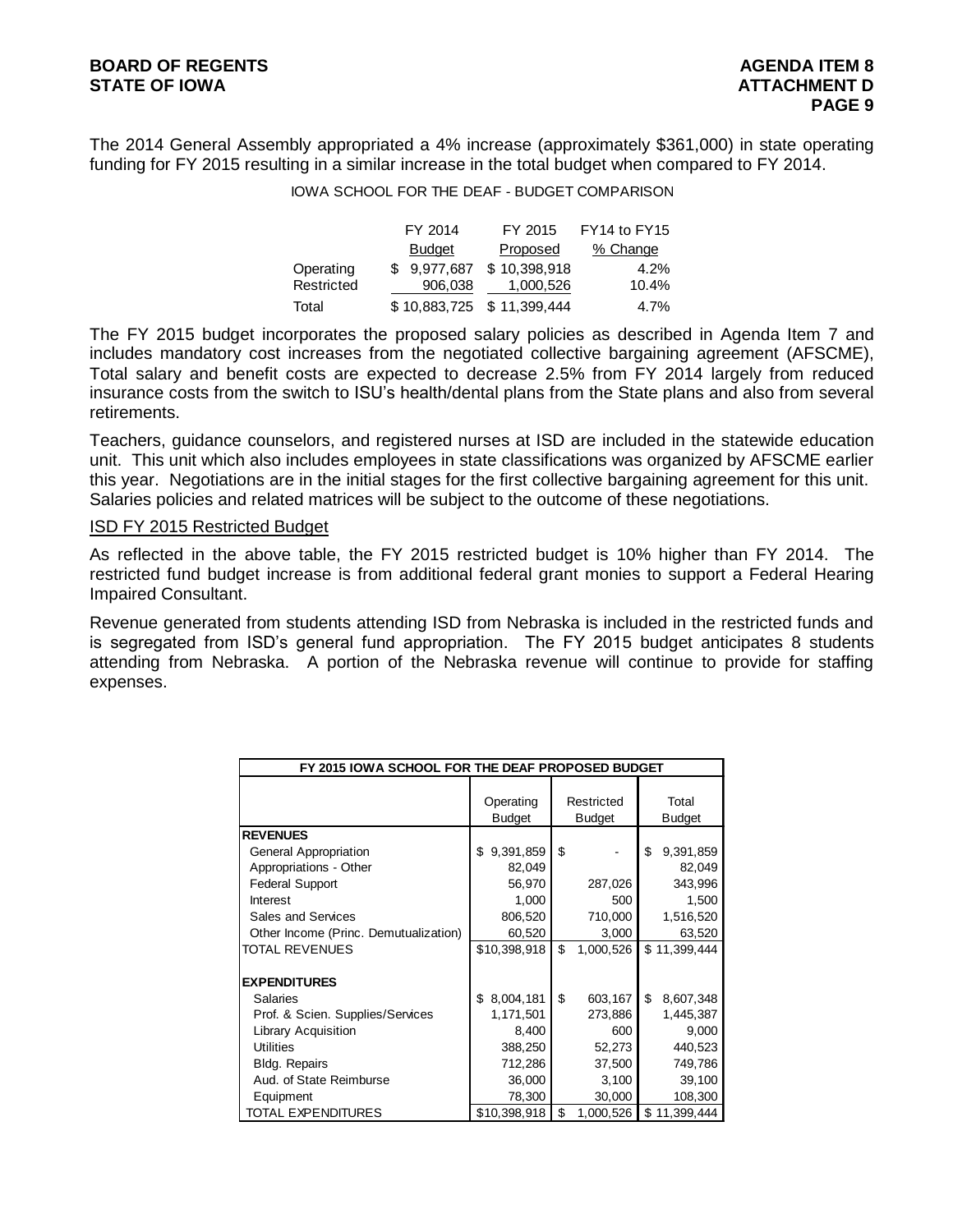# **IOWA BRAILLE AND SIGHT SAVING SCHOOL**

The proposed FY 2015 operating and restricted fund budgets for the Iowa Braille and Sight Saving School total \$9.0 million and are provided on the following page.

### IBSSS FY 2015 General Fund Operating Budget

The mission of the Iowa Braille and Sight Saving School (Iowa Educational Services for the Blind and Visually Impaired) has two primary components: to provide direct educational services to visually impaired children and youth of the state of Iowa, and to serve a leadership and resource role in statewide efforts to meet the needs of the visually impaired. The School's purpose is to enable Iowa's students, who are blind or visually impaired, to function as independently as possible in all aspects of life, by providing appropriate education opportunities, resources and support services.

A cooperative agreement between the Board of Regents, Area Education Agencies, the Department of Education, and the Department for the Blind committed to the goal to create a unified system for the delivery of vision services with the statewide system for vision services as the central agency to recruit, train, supervise, and deploy all Teachers of Visual Impairments (TVIs) and Certified Orientation and Mobility instructors (COMs) in the state.

The strategic initiatives of the Iowa Educational Services for the Blind and Visually Impaired supported by the budget proposal include:

- Through collaboration with other service providers, IBSSS shall increase the availability and participation in intense services in regions of the state.
- The development and implementation of a process for determining and meeting the full continuum of service needs, including the long term residential needs of students who are blind or visually impaired.
- Increase the percentage of students, who by age 16, have transition plans for improved postsecondary outcomes.
- Meet or exceed state academic standards for performance in reading and mathematics.
- Demonstrate, in conjunction with other partners, that the student outcome assessment programs help students achieve identified learning goals.
- Be increasingly efficient and productive.

The goals of the Iowa Education Services for the Blind and Visually Impaired are:

- A. Provide equitable access to a continuum of high quality services for all students in Iowa who are blind and visually impaired, including those with multiple disabilities;
- B. Assure an adequate supply of highly trained TVIs and COMs;
- C. Assure adequate and professional supervision, ongoing professional development and equitable job assignments for professionals working with blind and visually impaired students;
- D. Eliminate duplication in service delivery by creating a seamless coordinated system of services to blind and visually impaired students across multiple funding sources and agencies responsible for this population;
- E. Maintain a center of excellence in Iowa for discipline specific expertise at the Vinton Campus.